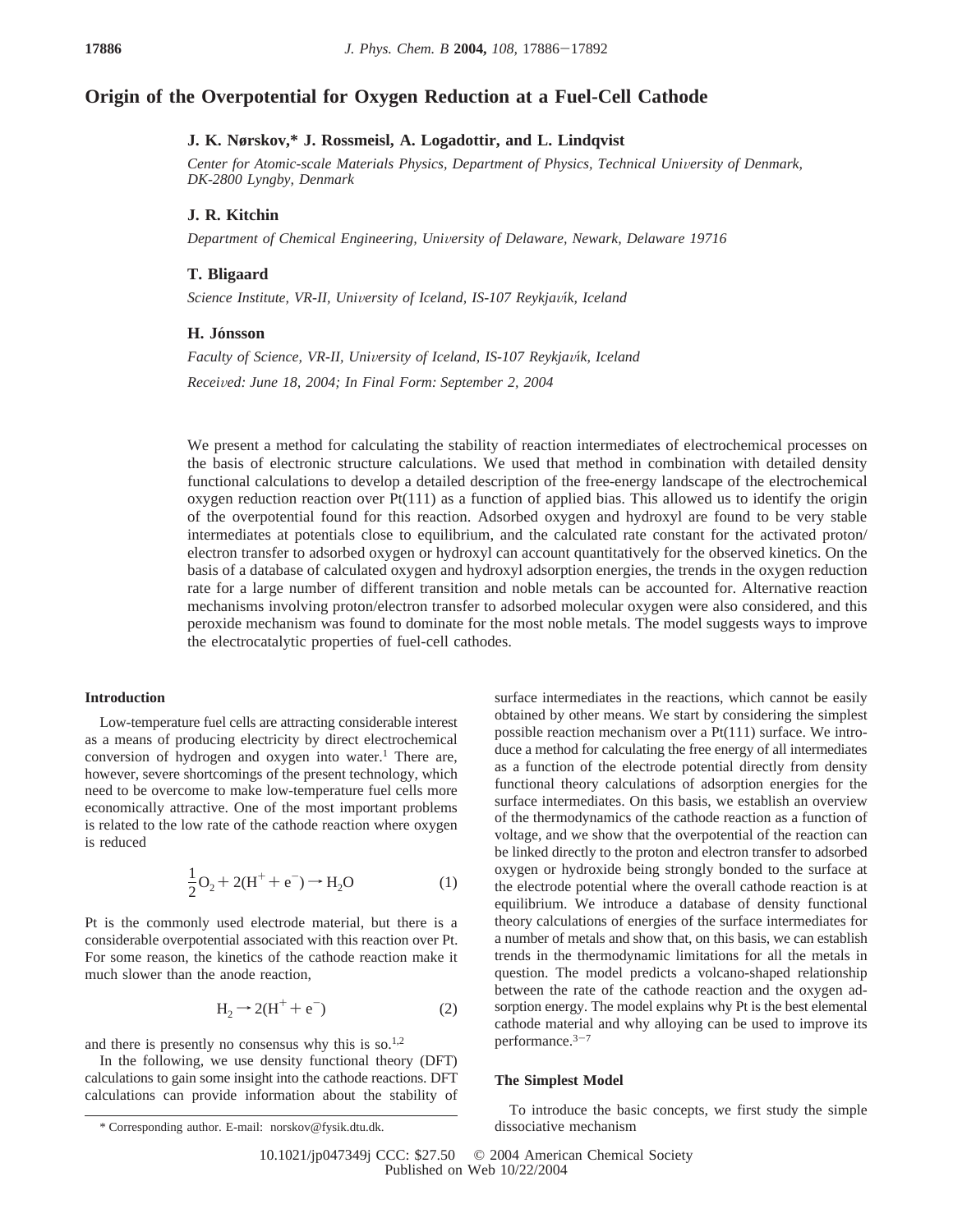$$
\frac{1}{2}O_2 + * \rightarrow O^* \tag{3}
$$

$$
O^* + H^+ + e^- \rightarrow HO^* \tag{4}
$$

$$
HO^* + H^+ + e^- \rightarrow H_2O + * \tag{5}
$$

Here, \* denotes a site on the surface. Later, we will also discuss in detail the associative mechanism where  $O<sub>2</sub>$  does not dissociate before it is hydrogenated, and we will show that although this changes several important details of the reaction kinetics, it does not affect the main conclusions, in particular, regarding the overall variations in the reaction rate from one metal to the next.

The stability of the intermediates  $O^*$  and  $HO^*$  can be calculated on a  $Pt(111)$  surface. In Table 1, we show the calculated binding energies defined as the reaction energies of the reactions

$$
H_2O + * \rightarrow HO^* + \frac{1}{2}H_2
$$
 (6)

$$
H_2O + * \rightarrow O^* + H_2 \tag{7}
$$

where  $H_2O$  and  $H_2$  are in the gas phase. The stability of both adsorbed OH and adsorbed O depends strongly on the oxygen coverage; therefore in Table 1, we include results for two different oxygen coverages to illustrate this effect.

We now introduce our procedure for calculating the free energy of the intermediates of the electrochemical reactions (eqs <sup>3</sup>-5). It goes in six steps:

1. By setting the reference potential to be that of the standard hydrogen electrode, we can relate the chemical potential (the free energy per H) for the reaction  $(H^+ + e^-)$  to that of  $\frac{1}{2}H_2$ (eq 2 is in equilibrium). This means that, at  $pH = 0$  in the electrolyte and 1 bar of  $H_2$  in the gas phase at 298 K, the reaction free energies of eqs 6 and 7 are equal to those of the reverse reactions eq 5 and eq 4 + 5 at an electrode potential of  $U = 0$ relative to the standard hydrogen electrode.

2. To model the water environment of the electrochemical cell, we include the effect of a monolayer of water on the stability of adsorbed O and OH in the calculation. For the low coverage results, we have simply added water to fill the surface, and we have added bilayer of water on top of the adsorbed O and OH for the high coverage results as proposed by Ogasawara et al.12 The interaction with water stabilizes OH groups on the surface relative to adsorbed oxygen due to hydrogen bonding. The effect of the water layer on adsorped oxygen is negligible. This procedure can be improved by including more water in the calculation.

3. We include the effect of a bias on all states involving an electron in the electrode, by shifting the energy of this state by -e*U*, where *<sup>U</sup>* is the electrode potential.

4. The adsorbed states also interact with the field set up outside the surface by the electrochemical double layer. The most rigorous treatment would involve a detailed model of the water and two electrodes and the electrolytes with a bias. This would entail a calculation for a nonequilibrium system with two Fermi levels, which is not currently possible. A simple estimate of the field effect can be obtained by calculating the coupling between the dipole moment of the adsorbed state and the average field just outside the surface. For O\* and OH\*, this gives a small effect because the dipole moments are small, 0.035 and 0.05 eÅ, respectively, on Pt $(111)$ .<sup>13</sup> At a bias of 1 V relative to the point of zero charge, the typical average field is  $\sim$ 0.3 V/Å, assuming the width of the double layer to be  $\sim$ 3 Å. The effect of the electrical field on the adsorption energy is thus ap-

**TABLE 1: Binding Energies (** $\Delta E$ **) and Free Energies (** $\Delta G$ **) for Different Intermediates***<sup>a</sup>*

|                                                        | ΔЕ       |      | $\Delta E_{\rm w, water}$ |                                                                                                                         | $\Delta G_{\text{w,water}}$ (300 K) |      |
|--------------------------------------------------------|----------|------|---------------------------|-------------------------------------------------------------------------------------------------------------------------|-------------------------------------|------|
|                                                        |          |      |                           | $\theta_0 = 0$ $\theta_0 = \frac{1}{2}$ $\theta_0 = 0$ $\theta_0 = \frac{1}{2}$ $\theta_0 = 0$ $\theta_0 = \frac{1}{2}$ |                                     |      |
| $H_2O(gas,$<br>$0.035$ bar)                            | $\Omega$ |      | $\Omega$                  |                                                                                                                         | $\Omega$                            |      |
| *OH + $\frac{1}{2}$ H <sub>2</sub><br>(1 bar)          | 0.78     | 1.52 | 0.45                      | 1.41                                                                                                                    | 0.80                                | 1.76 |
| $*O + H_2$<br>$^{1/2}$ O <sub>2</sub> + H <sub>2</sub> | 1.53     | 2.36 | 1.53                      | 2.36                                                                                                                    | 1.58<br>2.46                        | 2.41 |

*<sup>a</sup>* The energies in bold were obtained from DFT calculations. Two oxygen coverages are considered, 0 and  $\frac{1}{2}$  of a monolayer. In the latter case, the oxygen adsorption energy is the differential heat of adsorption and OH is bonded to the surface in the presence of half a monolayer of oxygen. At zero O coverage, the lowest energy state of OH is one with a coverage of  $\frac{1}{3}$  and this is the value given. We have also included the effect of the water surroundings (∆*E*w.water) as described in the text. The free-energy difference for the full reaction, eq 1, is taken from experiment (see p 307 of ref 8). This makes sure that this key number is correct, and it avoids a DFT calculation for the  $O_2$  molecule. The high-spin ground state of this molecule is notoriously poorly described in DFT calculations.<sup>9,10</sup> All other energies are derived from these numbers using the entropies and zero point energies from Appendix 1. We use gas-phase  $H_2O$  and  $H_2$  as reference states because they are readily treated in the DFT calculations. The entropy for H2O is calculated at 0.035 bar because this is the equilibrium pressure of  $H_2O$ at 300 K.11 The free energy of this state is therefore equal to that of liquid water.

proximately 0.05 eÅ  $\times$  0.3 V/Å = 0.015 eV. We neglect this in the following.

5. At a pH different from 0, we can correct the free energy of  $H^+$  ions by the concentration dependence of the entropy:  $G(pH) = -kT \ln[H^+] = kT \ln 10 \times pH.$ 

6. We calculate free energies of the intermediates at zero potential and pH = 0 as  $\Delta G = \Delta E_{w,water} + \Delta ZPE - T\Delta S$ , where ∆E is the reaction energy of eq 6 or 7, ∆ZPE is the difference in zero point energies due to the reaction, and ∆S is the change in entropy. All of the parameters have been taken from DFT calculations<sup>14</sup> or standard tables for gas-phase molecules<sup>11,15</sup> and are shown in Appendix 1.

The electronic structure problem has been solved using density functional theory in a plane wave pseudopotential implementation,<sup>16,17</sup> employing the ultra-soft pseudopotentials of Vanderbilt<sup>18</sup> to represent the ionic cores. All calculations were performed with the RPBE exchange-correlation functional<sup>19</sup> on periodically repeated metal slabs. The Pt calculations were done on a  $(3 \times 2)$  three-layer fcc(111) slab at the RPBE lattice constant of Pt  $(4.02 \text{ Å})$  separated by at least five equivalent layers of vacuum. The bottom two layers were fixed, and the top layer was allowed to relax. A  $3 \times 4 \times 1$  Monkhorst-Pack k-point sampling was used. The plane wave cutoff was 340 eV, and the density was treated on a grid corresponding to a plane wave cutoff at 500 eV. For the results presented in Table 2, the OH adsorption energies were calculated on  $(2 \times 2)$  four-layer slabs with the top two layers relaxed. A  $4 \times 4 \times 1$  Monkhorst-Pack k-point sampling was used, with maximum symmetry applied to reduce the number of k points in the calculations. The dipole correction was used in all cases. The plane wave cutoff was 340 eV for OH, 350 eV for H, and 450 eV for the O adsorption calculations.

Using the procedure outlined above, we construct the freeenergy diagram at several electrode potentials *U*, Figure 1. (The idea of making such free-energy diagrams is not new to electrochemistry; see, e.g., Figure 1, page 304 of ref 8.) We first concentrate on the case where the oxygen coverage is small. The electrode potential measured relative to the standard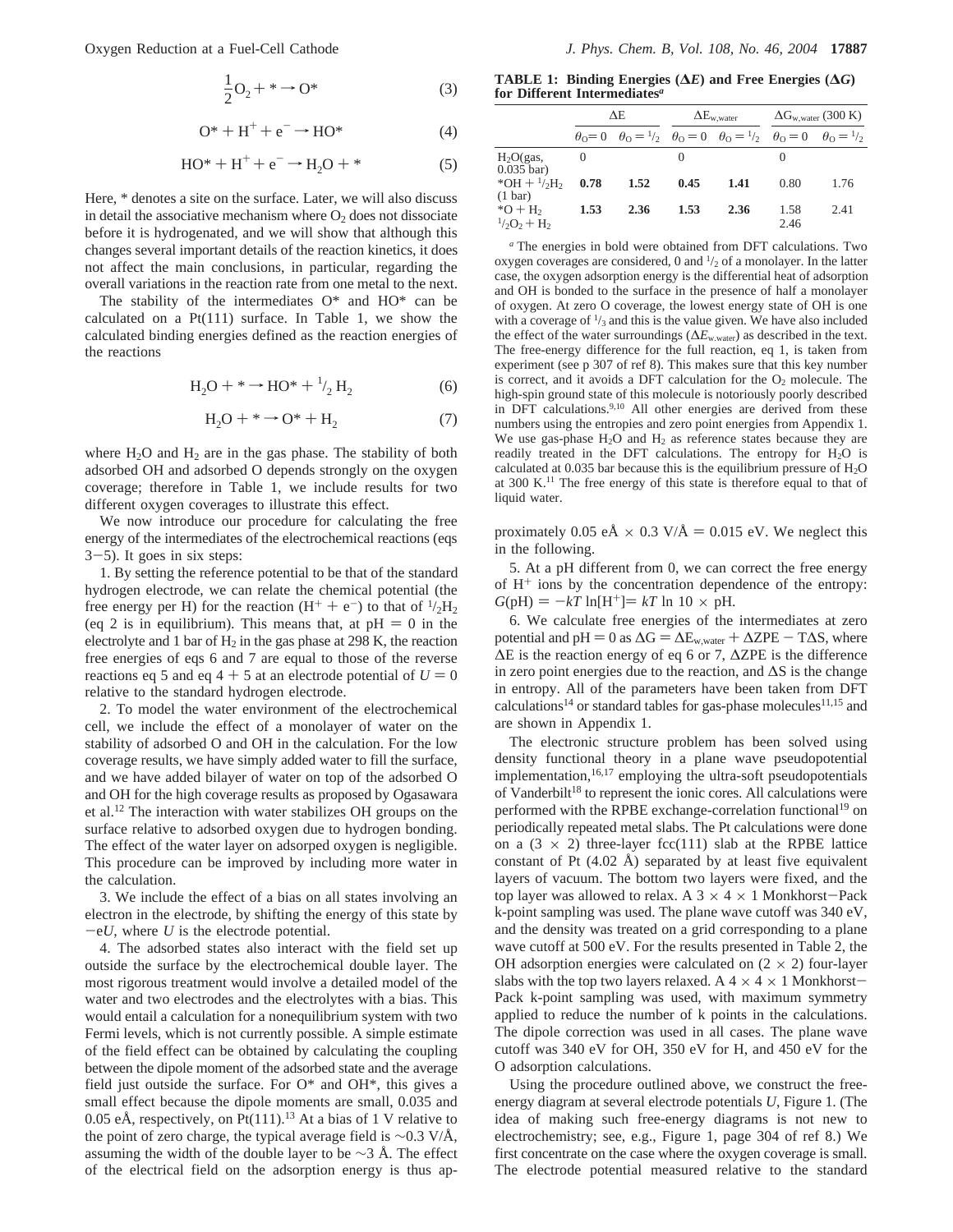**TABLE 2: Calculated Reaction Heats for Reaction 6 (** $\Delta E$ **<sub>OH</sub>)** and Reaction 7 ( $\Delta E_0$ ) over the Most Close Packed Surface **of a Number of Metals at a Quarter Monolayer Coverage***<sup>a</sup>*

| metal | $\Delta E_{OH}$<br>(eV) | $\Delta E_{\Omega}$<br>(eV) | $\Delta G_0(U_0)$<br>(eV) | $\Delta G_1(U_0)$<br>(eV) | $\Delta G_2(U_0)$<br>(eV) | $E_{\rm a}^{\rm diss}$<br>(eV) |
|-------|-------------------------|-----------------------------|---------------------------|---------------------------|---------------------------|--------------------------------|
| Ag    | 0.72                    | 2.12                        | $-0.33$                   | $-0.43$                   | 0.76                      | 0.93                           |
| Au    | 1.49                    | 2.75                        | 0.30                      | $-0.29$                   | $-0.01$                   | 2.06                           |
| Co    | $-0.08$                 | $-0.22$                     | $-2.67$                   | 1.11                      | 1.56                      | $-3.29$                        |
| Cu    | 0.37                    | 1.20                        | $-1.25$                   | 0.14                      | 1.11                      | $-0.73$                        |
| Fe    | $-0.88$                 | $-0.90$                     | $-3.35$                   | 0.99                      | 2.36                      | $-4.51$                        |
| Ir    | 0.63                    | 1.00                        | $-1.45$                   | 0.60                      | 0.85                      | $-1.09$                        |
| Mo    | $-0.61$                 | $-1.62$                     | $-4.07$                   | 1.98                      | 2.09                      | $-5.81$                        |
| Ni    | 0.13                    | 0.34                        | $-2.11$                   | 0.76                      | 1.35                      | $-2.28$                        |
| Pd    | 0.92                    | 1.53                        | $-0.92$                   | 0.36                      | 0.56                      | $-0.14$                        |
| Pt    | 1.05                    | 1.57                        | $-0.88$                   | 0.45                      | 0.43                      | $-0.06$                        |
| Rh    | 0.34                    | 0.44                        | $-2.01$                   | 0.87                      | 1.14                      | $-2.10$                        |
| Ru    | $-0.01$                 | $-0.05$                     | $-2.50$                   | 1.01                      | 1.49                      | $-2.98$                        |
| W     | $-0.80$                 | $-2.06$                     | $-4.51$                   | 2.23                      | 2.28                      | $-6.60$                        |
|       |                         |                             |                           |                           |                           |                                |

*<sup>a</sup>* The free-energy differences take solvation, entropic, and zero point energies into account by adjusting the reaction free energies to reproduce the low coverage results on Pt observed in Table 1 and by using the same adjustment for all of the other surfaces.  $\Delta G_0(U_0) = \Delta E_0 - 2eU_0$  $+ 0.01 \text{ eV} = \Delta E_0 - 2.45 \text{ eV}$ .  $\Delta G_1(U_0) = \Delta E_{OH} - \Delta E_0 + \text{e}U_0 - 0.26$  $eV = \Delta E_{OH} - \Delta E_0 + 0.97$  eV.  $\Delta G_2(U_0) = -\Delta E_{OH} + eU_0 + 0.25$  eV  $= -\Delta E_{\text{OH}} + 1.48$  eV. We have calculated the activation energy for O<sub>2</sub> dissociation (the transition state energy between the molecularly adsorbed and the atomically adsorbed states) using the atomically adsorbed state energy  $\Delta E_0$  and the linear relationship that has been established between this energy and the dissociative chemisorption energy.<sup>24</sup> (The dissociative chemisorption energy is  $\Delta E_{\text{O}_2} = 2(\Delta E_{\text{O}} 0.29 \text{ eV}$ ) - 4e $U_0$  eV =  $2\Delta E_0$  - 5.51 eV, and because the activation energy depends on the dissociative chemisorption energy as  $E_a \approx 0.9$  $\Delta E_{\text{O}_2}$  + 2.07 eV<sup>24</sup>, we get  $E_a \approx 1.8 \Delta E_0 - 2.89 \text{ eV}$ .



Figure 1. Free-energy diagram for oxygen reduction over Pt(111) based on the energies in Table 1. Results for low oxygen coverage are shown at zero cell potential  $(U = 0)$ , at the equilibrium potential  $(U = 0)$ 1.23 V), and at the highest potential ( $U = 0.78$  V) where all reaction steps are exothermic. For  $U = 1.23$  V, the free-energy diagram for the case of an oxygen coverage of  $\frac{1}{2}$  is included.

hydrogen potential is equal to the potential of the fuel cell if we assume the anode reaction to be in equilibrium and neglect ohmic losses. The relationship  $U = 0$  V corresponds to the reaction running by short circuiting the cell. This situation is roughly equivalent to the gas-phase hydrogen oxidation reaction, and all elementary steps are strongly exothermic. If, however, we shift the chemical potential of the electrons by the equilibrium potential of  $U_0 = 1.23$  eV, corresponding to the situation where the fuel cell has the maximum potential allowed by thermodynamics, then both electron/proton-transfer steps (see the equations and point 5 above) become uphill. The barriers for the two steps are essentially the same. It is therefore likely

that one of these is the rate-limiting step. There will be an activation free energy for the process, which is at least equal to the larger of the reaction free energies

$$
\Delta G_1(U) = G_{\text{HO*} + 1/2\text{H}_2}(U) - G_{\text{O*} + \text{H}_2}(U) =
$$
  
 
$$
\Delta G_1(0) + eU = \Delta G_1(U_0) - e\eta
$$
 (8a)

and

$$
\Delta G_2(U) = G_{H_2O}(U) - G_{HO^*+1/2H_2}(U) =
$$
  
 
$$
\Delta G_2(0) + eU = \Delta G_2(U_0) - e\eta
$$
 (8b)

where  $\eta = U_0 - U$  is the overpotential. In other words, adsorbed oxygen and hydroxide on the Pt(111) surface are thermodynamic sinks for the oxygen reduction process, and the activation energy for the total process at the maximum cell voltage  $U_0 = 1.23$  V is at least  $\Delta G_1(U_0) = 0.45$  eV (Table 1 and Figure 1). This value is, indeed, close to the experimentally observed overpotential.2

Figure 1 also shows that the opposite process, the dissociation of water into OH or O, will be uphill at potentials up to 0.78 V. After that it is down hill, and water should dissociate. This is in excellent agreement with experiment.<sup>29</sup> The potential at which water dissociates spontaneously is also the point at which the proton/electron transfer to adsorbed O and OH becomes activated and the oxygen reduction process starts becoming slow. The onset of water dissociation and the overpotential for the oxygen reduction process are therefore, in this picture, two sides of the same phenomenon.

Although we cannot deduce the detailed kinetics from the thermodynamic data of Table 1 and Figure 1, we can develop a simple model of the electrode kinetics in the following way. We will assume, for simplicity, that the activation barrier for the rate-limiting proton-transfer step is equal to the larger of the free-energy differences, eqs. 8a and 8b. Detailed calculations for the transfer of a solvated proton to adsorbed OH show this to be a very good approximation for a situation where the proton transfer is down hill in energy.20 At other potentials, there may be an extra barrier, which will have to be included. In the case where the is no extra barrier, the rate constant for the reaction can be written as

$$
k(U) = k_0 e^{-\Delta G(U)/kT}
$$
 (9)

where  $\Delta G(U)$  is the larger of the two free-energy steps in eqs 8a and 8b. The prefactor, *k*0, includes all of the details of the proton transfer to the surface and recombination with the electron. In units of current density, the rate constant is

$$
i_{k}(U) = 2e \frac{N_{\text{sites}}}{A} k(U)
$$
\n(10)

where  $N_{\text{sites}}/A$  is the number of sites per surface area. Equations 9 and 10 can be expressed as

$$
i_{k}(U) = \tilde{i}_{k} e^{-\Delta G(U)/kT}
$$
 (11)

This equation represents an upper bound to the rate; however, if there are additional barriers to the proton transfer or if the coverage is far from ideal, this would slow the reaction.

We can take the prefactor  $k_0$  from measured values of the proton-transfer rate to metal surfaces under conditions where there is no driving force (the exchange current). This gives a value of  $k_0 \approx 200 \text{ s}^{-1}$  site<sup>-1</sup>; <sup>21</sup> hence,  $\tilde{i}_k = 96 \text{ mA cm}^{-2}$ . The result of the simple model, with no parameters fitted to the result of the simple model, with no parameters fitted to the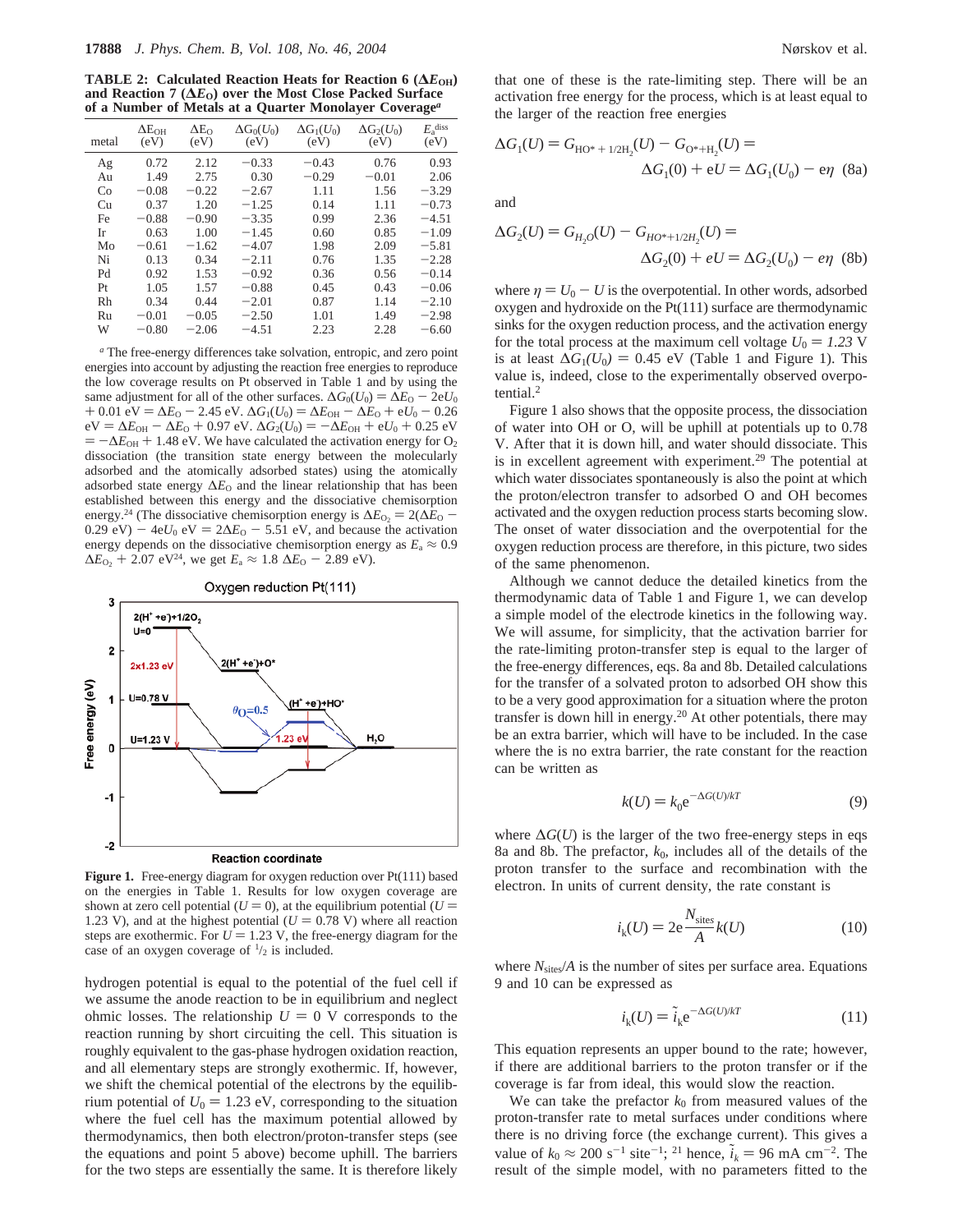

**Figure 2.** Calculated potential vs the rate constant in units of current density from the model, eqs  $8-11$ .

oxygen reduction data, is shown in Figure 2. When the simplicity of the model and the approximate nature of the DFT calculations are taken into account, the similarity to experimental data for the potential as a function of rate constant in units of current density for a fuel cell is convincing.<sup>2</sup>

We note that we can rewrite eqs  $9-11$  in the following way

$$
i_{k}(U) = i_{k}^{0} e^{i\eta/kT}
$$
 (12)

where the exchange current rate constant is

$$
i_k^0 = \tilde{i}_k e^{-\Delta G(U_0)/kT}
$$
 (13)

This leads to the usual Butler-Volmer type relation

$$
U = U_0 - b \log_{10} \left( \frac{i_k}{i_k} \right) \tag{14}
$$

where the Tafel slope is  $b = kT \ln 10/e = 60$  mV at 300 K (71) mV at 357 K). This value is consistent with experiment for both Pt surface and the catalyst.<sup>1,2,22,23</sup>

A more detailed model would include the bias dependence of the oxygen coverage and, hence, the coverage-dependent oxygen adsorption energy. Without going into a detailed evaluation of the oxygen coverage, we illustrate the effect of a higher coverage in Figure 1, where we have included data for oxygen coverage of 0.5 at the equilibrium cell potential. Clearly, the energies are shifted up, and it is now clear that the first electron and proton transfer has the higher barrier, but the value of the barrier is surprisingly independent of the coverage.

When the potential has been decreased by approximately the overpotential, the otherwise rate-limiting proton transfer becomes nonactivated, and the associated rate constant loses its potential dependence and is given entirely by its prefactor. The Tafel slope must therefore start decreasing at low values of *U* because the (in this regime) potential-independent rate constant leads to a saturation of the current density and, hence, to larger values of *b*. More detailed modeling, including coverages determined self-consistently as a function of the potential, will be presented elsewhere.

## **Other Metals**

We can use the simple picture developed above to investigate the oxygen reduction reaction on other metals than Pt. To this end, we have made DFT calculations to get the bond energies of O\* and HO\* for a number of interesting metals, Table 2.

Oxygen reduction at U=1.23 V



Figure 3. Free-energy diagram for oxygen reduction at the equilibrium potential  $U_0 = 1.23$  V over Pt, Au, and Ni.

From this, we can evaluate  $\Delta G_1(U_0)$  and  $\Delta G_2(U_0)$  for the metals involved. It is the larger of the two that determines the overpotential for the proton-transfer reactions. It can be seen from the table that there is a substantial variation in the overpotential. If we exclude Cu, Ag, and Au, then Pt and Pd stand out as the metals with the smallest overpotentials, followed by Ir and Rh. This is in good agreement with experimental evidence.<sup>1,2</sup>

Figure 3 shows why metals that have either stronger or weaker bonding of oxygen than Pt are poorer oxygen-reduction catalysts. At the equilibrium cell potential, Ni binds O and OH so strongly on the surface that the proton-transfer steps become strongly activated, and thus very slow. For Au, however, the proton transfer is exothermic and should be fast, but oxygen on the surface is considerably less stable than it is in the gas phase; therefore, no transfer of protons and electrons to oxygen can occur. In fact, the problem for Au is even worse. The weak bonding of atomic oxygen is an indication that the barrier for oxygen dissociation is large. It has been shown that there is a linear dependence between the oxygen binding energy and the barrier for oxygen dissociation.<sup>24</sup> In Table 2, we include an estimate of the activation barrier for oxygen dissociation. For Au and Ag, this is the largest energy barrier in the problem, for the simple dissociative reaction mechanism considered so far.

To analyze this in further detail, we constructed an activity measure based on a microkinetic model. The rate constant for the forward direction of the elementary reaction step i is

$$
k_{\rm i} = \nu_{\rm i} e^{-E_{\rm a}^{ij} kT} \tag{15}
$$

if step i is activated. Assuming that the rate-limiting reaction step has full coverage of the reactant surface sites (free sites for  $O_2$  dissociation, O sites for oxygen hydrogenation, and OH sites for hydrogenation of hydroxyl groups) enables us to define a measure of maximal activity, *A*

$$
A = kT \min_{\mathbf{i}} \left( \log \left( \frac{k_{\mathbf{i}}}{k_0} \right) \right) \tag{16}
$$

where  $k_0$  normalizes the activity of nonactivated electron/proton transfer to zero. This is an application of the concept of Sabatier Analysis,25 which is a useful tool for studying trends in heterogeneous catalysis.

The prefactor for  $O_2$  dissociation is somewhat larger than the prefactor for the hydrogenation steps. This leads to an increased activity for this elementary step. Assuming that all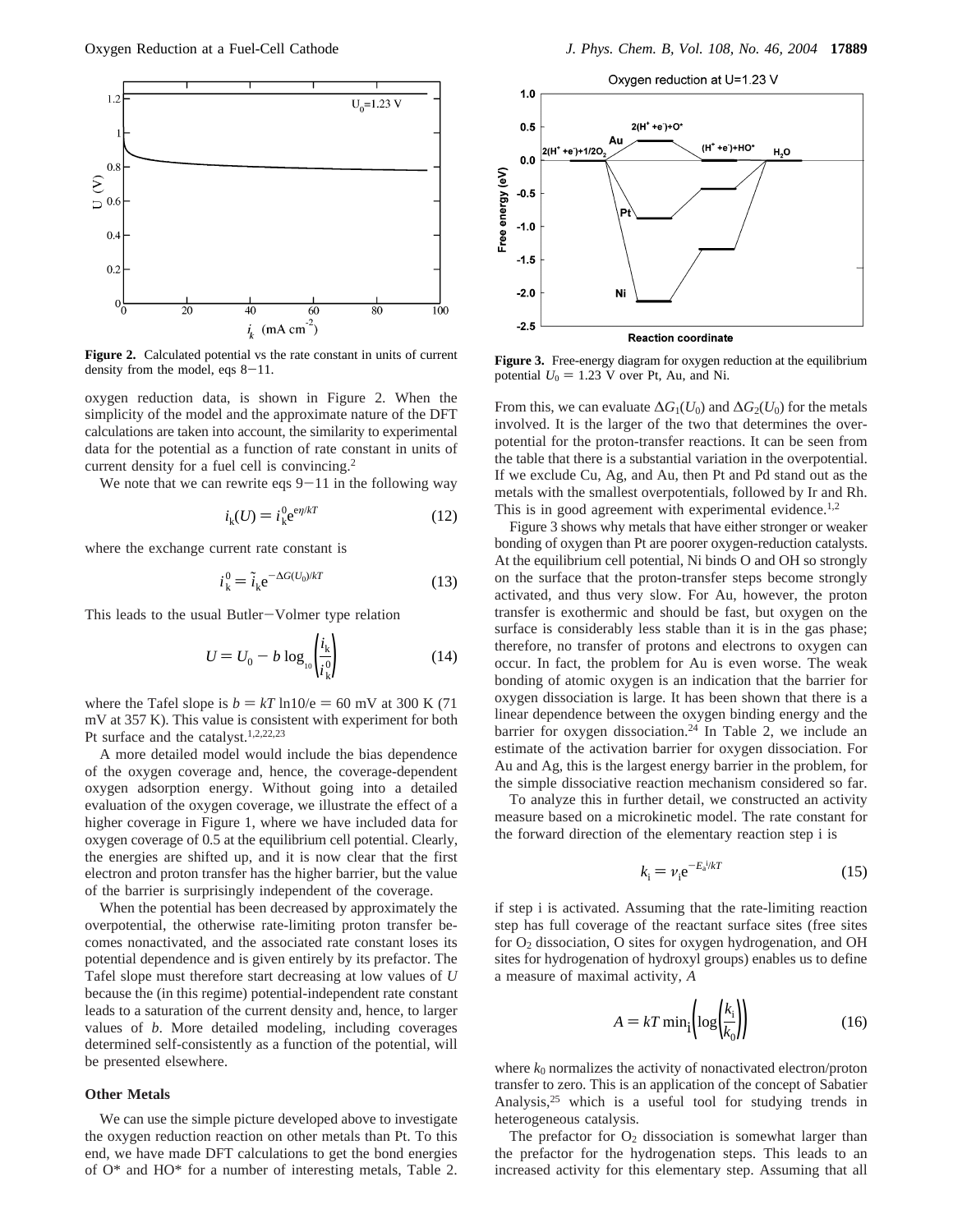

**Figure 4.** Trends in oxygen reduction activity (defined in the text) plotted as a function of the oxygen binding energy.



**Figure 5.** Trends in oxygen reduction activity plotted as a function of both the O and the OH binding energy.

entropy is lost in the transition state for dissociation, the prefactor for dissociative chemisorption as determined from rate theory is  $v_{\text{diss}} = (kT/h)(1/q_{\text{gas}})$ . Taking only translational and rotational contributions to the partition function *q*gas into account, we obtain

$$
q_{\rm gas} = \frac{kT}{2\epsilon_{\rm rot}} \frac{kT}{P_{\rm O_2}} \left(\frac{2\pi m_{\rm O_2} kT}{h^2}\right)^{3/2} \tag{17}
$$

where  $\epsilon_{\rm rot} = 0.179$  meV is the rotational constant for O<sub>2</sub>. The activity for  $O_2$  dissociation is thus increased compared to hydrogenation at similar barrier by  $kT \log(\nu_{\text{diss}}/k_0) \approx 0.13 \text{ eV}$ at 1 bar and 300 K.

The activities constructed from Table 2 are plotted in Figure 4 as a function of the O binding energy and in Figure 5 as a function of both the O and the OH binding energies. A nice volcano appears. In good agreement with experiment,<sup>1,2</sup> it shows that Pt and Pd are the best catalysts for oxygen reduction.

The volcano plot in Figure 4 shows that there is some room for improvement. Metals with a somewhat lower oxygen binding energy than Pt should have a higher rate of oxygen reduction. DFT calculations have shown that Pt alloys with, for example, Ni, Co, Fe, and Cr (where Pt will segregate to the surface<sup>26</sup>) have smaller oxygen binding energies than pure Pt.27,28 (The OH binding energies are not reduced to the same extent on these surfaces. On a Pt monolayer over a monolayer of Ni, Co, or Fe on a Pt substrate, DFT calculations give ( $\Delta E_{\text{OH}}$ ,  $\Delta E_{\text{O}}$ ) = (1.15 eV, 1.89 eV), (1.06 eV, 2.00 eV), and (0.85 eV, 2.06 eV), respectively. This is to be compared to the adsorption on a pure Pt surface:  $(\Delta E_{OH}, \Delta E_{O}) = (1.05 \text{ eV}, 1.57 \text{ eV})$ .) Yu et al.<sup>27</sup> have shown that a Pt skin on top of  $Pt_3Co(111)$  has an oxygen binding energy that is 0.38 eV less than that on pure Pt(111). It can be seen from Figure 4 that this should give a higher reactivity. The calculations of Kitchin et al.<sup>28</sup> show the same trends when including a number of 3d metals below the surface of Pt(111), but here, the absolute magnitudes cannot be used directly to compare to Figure 4 because these are idealized structures with no real alloy in the bulk and no alloying in the 3d underlayer. This beautifully explains the experimental observations that skins of Pt on these alloys have a higher rate than pure Pt.<sup>29-33</sup> Defects and steps on Pt would not be expected to improve the activity of the cathode because oxygen on these sites is bound stronger than on the flat surface, for example, on Pt(110), oxygen is bound 0.5 eV stronger.

It should be stressed in this context that it is not just the oxygen binding energy that determines the activity of a surface for oxygen reduction; the OH bonding energy is also important. It can be observed in Figure 5 that the two are roughly linearly correlated for the elemental surfaces. There are, however, ample possibilities for finding new systems where bonding of O and OH do not follow the same correlation and could lead to completely new catalysts for this important reaction.

#### **The Associative Mechanism**

The study of trends above is quite simple, and in the present section, we will refine it in two ways by including the possibility that  $O<sub>2</sub>$  does not dissociate before it is hydrogenated and the bias dependence of the volcano; explicitly, the volcano in Figure 4 is for the equilibrium bias,  $U = 1.23$  V. Although these effects are important for the details, we will show that they do not affect the overall trends.

At potentials and oxygen coverages where  $O<sub>2</sub>$  dissociation is activated, it is possible that another reaction mechanism may take over, one that does not involve  $O_2$  dissociation. In the following, we explore this possibility. Several authors have suggested that oxygen reduction on Pt surfaces takes place via peroxy intermediates,<sup>29,33-37</sup> for example, in a reaction given by the elementary steps

$$
O_2 + * \rightarrow O_2 * \tag{18}
$$

$$
O_2^* + (H^+ + e^-) \to HO_2^* \tag{19}
$$

$$
HO_2^* + (H^+ + e^-) \to H_2O + O^*
$$
 (20)

$$
O^* + (H^+ + e^-) \rightarrow HO^* \tag{21}
$$

$$
HO^* + (H^+ + e^-) \to H_2O + * \tag{22}
$$

Steps 21 and 22 are the same as steps 4 and 5 for the dissociative mechanism above. The new steps, 18-20, involve adsorption of molecular O<sub>2</sub> and direct proton/electron transfer to it and to OOH. We refer to this as the associative mechanism. An alternative to forming water in step 20 is to form hydrogen peroxide. The associative mechanism can therefore also be termed a peroxo mechanism.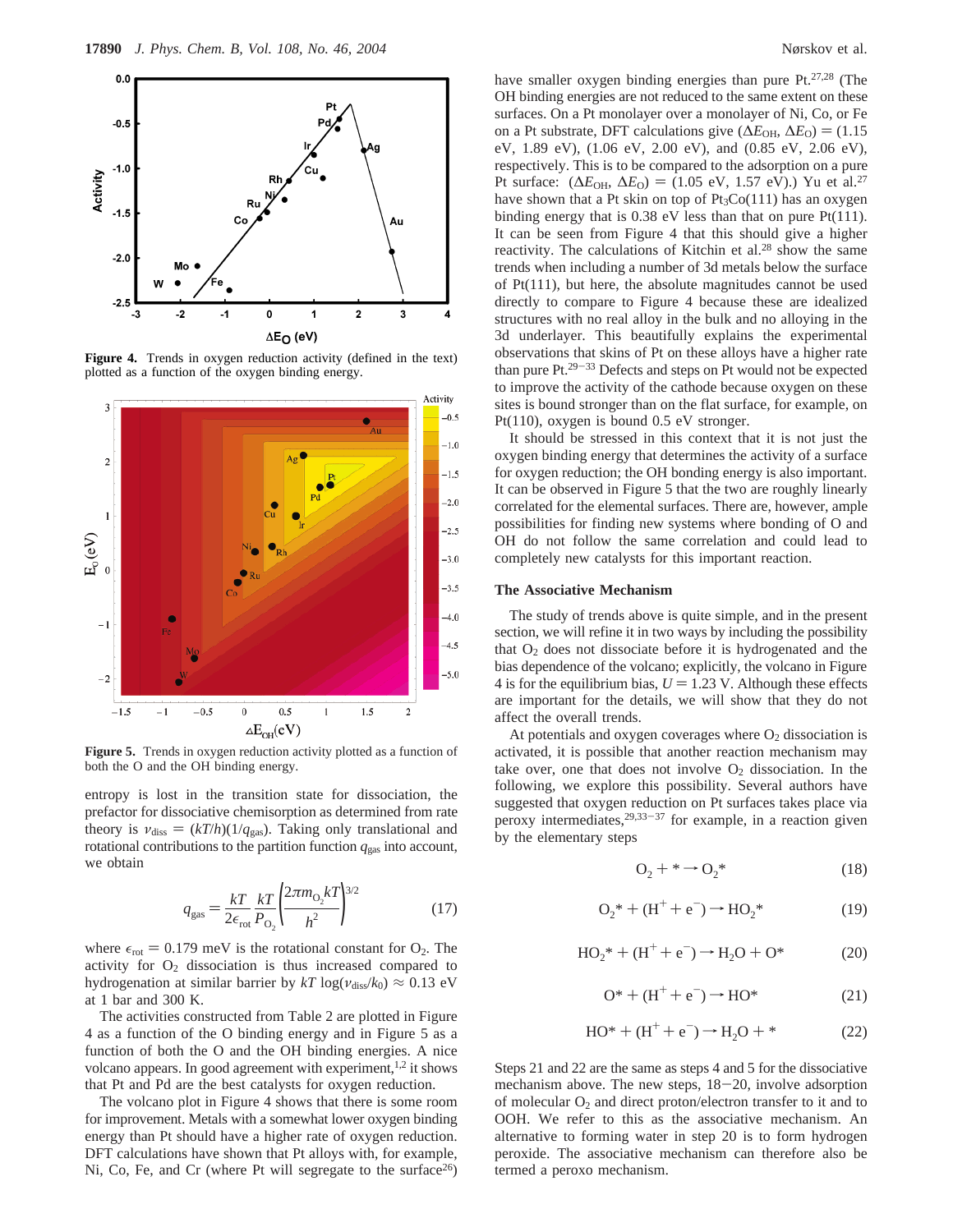

Figure 6. Free-energy diagram for oxygen reduction at two different potentials and at two different oxygen coverages, including the barrier for  $O<sub>2</sub>$  dissociation.



Figure 7. Free-energy diagram for oxygen reduction by the peroxide mechanism at two different potentials over Au(111) at a low oxygen coverage and over Pt(111) at an oxygen coverage of  $\frac{1}{2}$ .

In Figure 7, we show the calculated potential-energy diagram for the associative mechanism. The procedure is exactly the same as that for the dissociative reaction scheme, Figure 6. It can be seen that  $Au(111)$  at low oxygen coverage and  $Pt(111)$ at high oxygen coverage, the associative mechanism has lower free-energy barriers than the dissociation mechanism. For Pt at low oxygen coverages, the  $O_2$  dissociation is not activated and the dissociative mechanism has the lowest barriers and dominates, Figure 6.

We can include the associative mechanism in the measure of maximal activity, *A*, eq 16. This is done in Figure 8. In Figure 8, we have also explicitly included the bias dependence of the activities.

There are three regimes visible in the kinetics: (I) the left leg, where the proton transfer to adsorbed O or OH is rate limiting, (II) a middle region where the dissociation is rate limiting, and (III) the right leg where the proton and electron transfer to adsorbed  $O_2$  is rate limiting. Note that, in this region, the dissociative mechanism may be operative but at a much lover rate (compare the dashed and full lines to the right in the diagram). Region II is not present at all biases. At potentials of about 0.8 V and below, the associative mechanism dominates over the dissociation path, which means that at realistic overpotentials the two mechanisms should run in parallel.



**Figure 8.** Trends in oxygen reduction activity plotted as a function of the oxygen binding energy at  $U = 0$ , 0.8 V, and 1.23 V. The activity corresponding to the associative mechanism has been included. Because the associative mechanism will be competing with the direct dissociation mechanism, the higher of these two activities will dominate the overall rate of the right leg of the volcano. The activity has been calculated using the linear relations defined in the captions of Table 2, and that  $\Delta E_{\text{OH}} \approx 90.5 \Delta E_{\text{O}_2} + 0.05 \text{ eV}$  and  $\Delta E_{\text{OOH}} \approx 0.5 \Delta E_{\text{O}_2} + 3.18 \text{ eV}$ . The activation energy for the associative reaction is  $\Delta G$ <sub>assoc</sub> (U)  $\approx \Delta E$ <sub>OOH</sub>  $+ eU - 4.92 eV + 0.18 eV = 0.5\Delta E_0$ ,  $-1.56 eV + eU$ . At potentials below  $U = 0.8$  V, the associative mechanism will dominate over the dissociation mechanism. The binding energies of oxygen on Pt at low and high oxygen coverage as well as Au at low oxygen coverage are depicted.

We note from Figure 8 that even when we include the possibility of the associative mechanism and explicitly include the bias dependence the maximum of the volcano hardly changes and that the trends discussed above for the volcanoes in Figures 4 and 5 remain valid.

## **Concluding Remarks**

In the present paper, we have introduced a method to use density functional theory calculations to estimate the thermochemistry for electrochemical reactions. This part is completely general and should be applicable to any electrochemical reaction.

We then used the method to gain further insight into the electrochemical reduction of dioxygen. We have shown that for Pt(111) as electrode adsorbed oxygen tends to be so stable at high potentials that the proton and electron transfer becomes impossible. By lowering the potential, the stability of oxygen decreases and the reaction may proceed. This is suggested to be the origin of the overpotential for Pt.

We also used the calculations to compare dissociative and associative reaction paths and to conclude that both may contribute depending on the metal and the potential.

Finally, we have used the concept of a Sabatier Analysis<sup>38</sup> to introduce a measure of maximal catalytic activity and used that to construct volcano curves of the activity as a function of oxygen and hydroxyl adsorption energies. The resulting volcanoes describe known trends and rationalize observed effects of alloying.

**Acknowledgment.** We thank Radoslav R. Adzic for helpful discussions. The DFT calculations have been performed with support from the Danish Center for Scientific Computing through grant no. HDW-1101-05. We acknowledge financial support for A. Logadottir and T. Bligaard from the European Union through contract nos. ENK5-CT-2001-00572 and HPRN-CT-2002-00170, respectively.